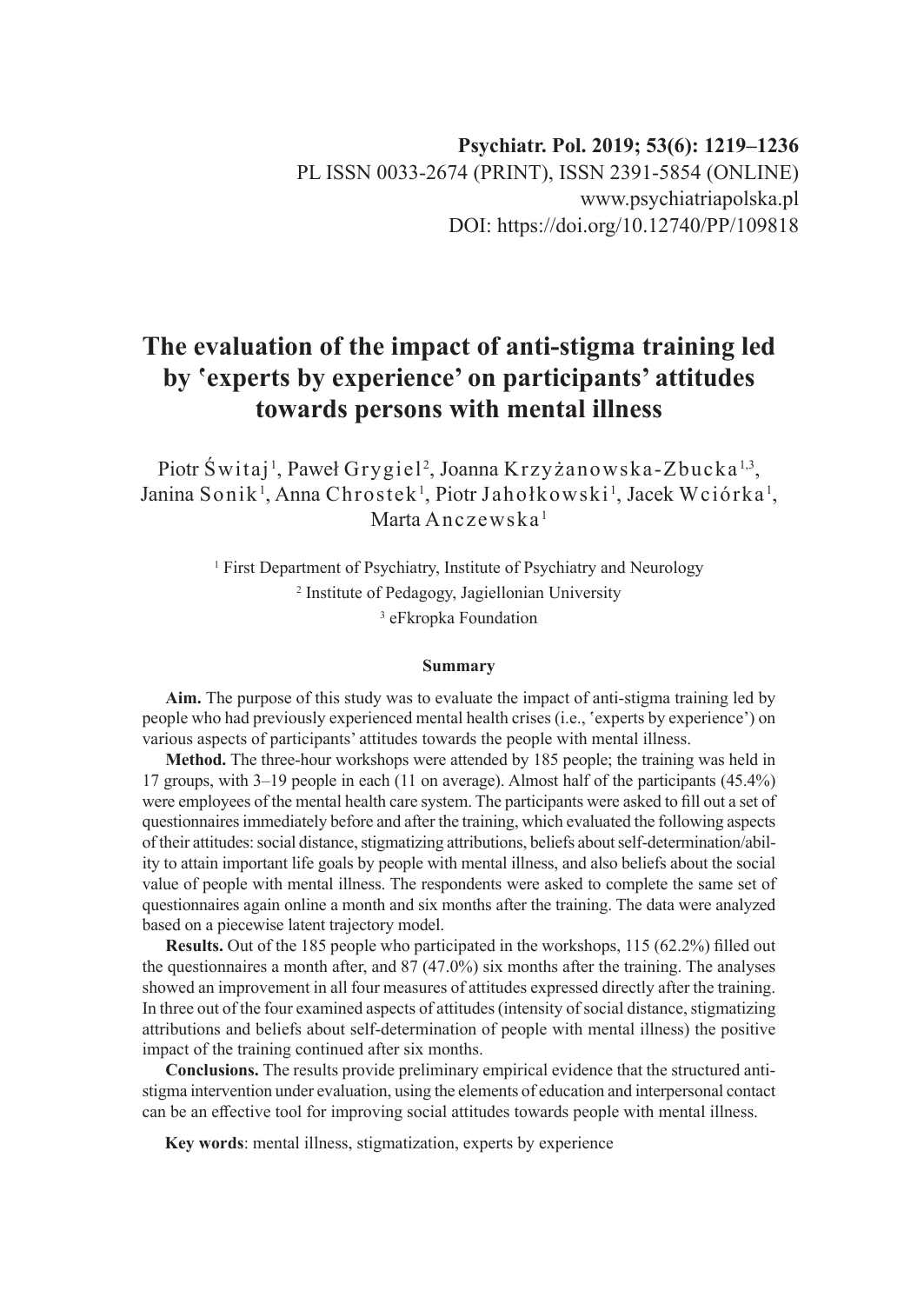#### **Introduction**

People with mental illness often become an object of stigmatization (from the Greek word *stigma*), i.e., of negative stereotypes, prejudice and discrimination [1], which is a source of chronic stress, and a contributive factor in social exclusion, isolation and loneliness. Stigmatization also reduces patients' adherence to treatment, lowers their self-esteem and self-efficacy and leads to the exacerbation of psychopathological symptoms. It has a negative impact on the person's quality of life and even increases the risk of suicide [1–5]. As a consequence, therapeutic efforts often become less effective than they could be and the social and economic costs are high [6].

Unfortunately, however, despite the undisputable progress we have made in our understanding of the nature of mental disorders and availability of increasingly sophisticated and effective treatment methods, the trends in social attitudes towards people with mental illness are rather unfavorable. A systematic review of research carried out internationally on representative samples of general population by Schomerus et al. [7] showed that although over the past few decades the tendency to perceive mental disorders in biomedical categories increased, as did the approval of professional (medical, psychiatric) treatment methods, attitudes towards people with mental disorders did not change for the better, and in relation to patients with schizophrenia they deteriorated.

Poland is one of the relatively few countries in which the results of surveys conducted on nationally representative samples are published on a regular basis, in fact every few years [8–11]. These studies tell us that inadequate knowledge about mental illnesses often coincides with discouraging stereotypes, with a tendency to label and stigmatize persons with mental illness, and also to isolate them. Significantly, in one of the polls as many as 75% of respondents expressed the opinion that mental illness was a shameful problem that should be concealed [9]. In Poland, social stigma has been analyzed on a number of occasions also from the point of view of the people who receive psychiatric treatment [12–17]. These studies are a good reflection of the results of general public surveys. They demonstrated the fact that patients commonly concealed their illness as something shameful but also that they accepted and internalized the negative stereotypes about themselves, feared being rejected by others and worried that they would be viewed unfavorably if it came to light that they had the experience of mental illness. These fears can hardly be considered as unfounded. Many respondents actually experienced sometimes harsh rejection and discrimination in such areas as: relationships, employment or contacts with the judiciary [12, 13, 17].

Stigma is considered to be one of the most crucial contemporary challenges in the area of mental [18, 19] and public [20] health. Therefore, various programs are being developed to counteract its negative effects, at the local, national and global levels [18, 21–23]. In Poland, the highest coverage and publicity was given to the *Open the Doors* program, initiated in 2000, which was part of a global program under the auspices of the World Psychiatric Association [18, 21, 24]. In 2005, after the withdrawal by the pharmaceutical industry of their financial support, anti-stigma initiatives became more limited and local in character [21]. They are now often carried out through ad hoc actions and their effects are not necessarily subjected to careful empirical evaluation,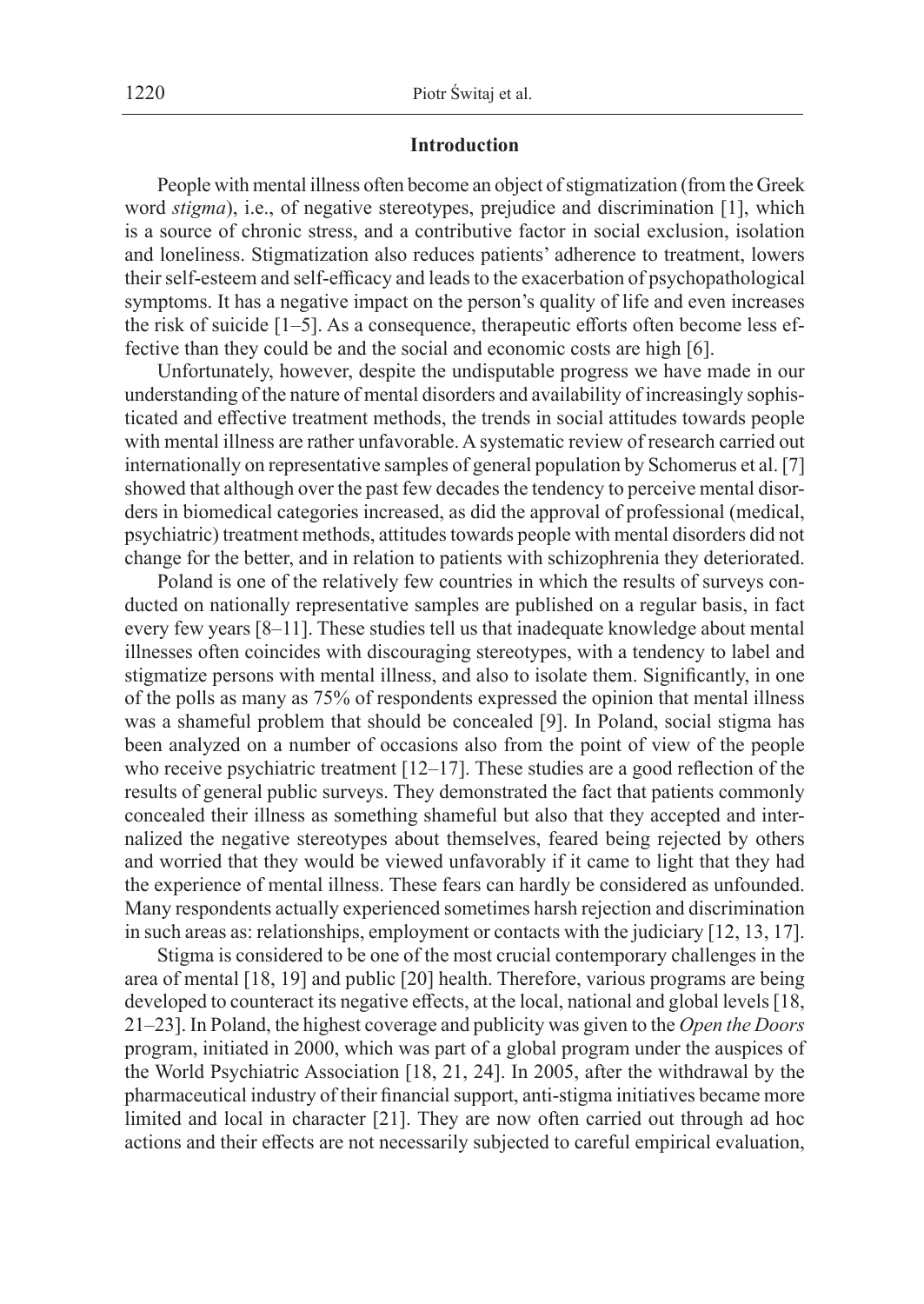hence there is an urgent need for structured anti-stigma interventions and careful assessment of their effectiveness.

Based on a review of the social psychological literature, Corrigan and Penn [25, see also 26, 27] identified three main strategies for influencing stigmatizing social attitudes towards people with mental disorders: protest, education and contact. Protest is used in response to stigmatizing content appearing in adverts, films, news, press reports, and other public statements. Its goal is to stop the expression of negative attitudes in the public sphere by appealing to the sensitivity and morality of their audiences, and also to the sense of injustice associated with stigma. Next, education aims at modifying inaccurate stereotyped beliefs about people who receive psychiatric treatment, and replacing them with adequate, easy-to-understand knowledge conveyed in relatively simple terms. The third of these strategies consists in using contact with persons who have had an experience of mental illness. This is based on a general assumption that direct interaction with representatives of a stigmatized group is contributive to reducing prejudice.

It has now become clear that while protest may bring the desired effects in the behavioral sphere (e.g., withdrawal of offensive advertising or films or apologies from their authors or distributors), it is less effective in reducing prejudice and promoting positive attitudes [26, 27]. When it comes to education and contact, the meta-analysis by Corrigan et al. [28] shows that both strategies have a positive impact on attitudes towards people with mental illness, but that contact is more effective in the case of adults and education in the case of adolescents. The authors of the meta-analysis have also demonstrated that direct, face-to-face contact has been proven more productive than indirect contact via video recordings. Still, there are reasons to believe that the best effects may be achieved by combining the elements of contact and education in anti-stigma interventions [26, 29].

For example, anti-stigma training led by people with mental health disorder diagnoses as 'experts by experience' in the issues related to mental health and the stigma of mental illness *–* as opposed to 'experts by training', i.e., employees of psychiatric healthcare, is a particularly promising method, combining the strategies of education and contact. In fact, with their unique perspective and knowledge that cannot be acquired through formal education, in many countries 'experts by experience' play an increasingly important role in educating medical staff, running campaigns for the improvement of the quality of psychiatric services, actively defending the rights of people with mental illness, and promoting co-decisions and partnership in treatment [30, 31]. It is now believed that the active participation of people with experience of mental illness is a *conditio sine qua non* of the credibility and effectiveness of any anti-stigma campaign [32].

The objective of the study presented here was to assess the impact of anti-stigma training led by 'experts by experience' (i.e., a structured intervention based on education and interpersonal contact) on improving participants' attitudes towards people with mental illness, and on the following of their aspects in particular: social distance, stigmatizing attributions, beliefs about self-determination/ability to attain important life goals by people with mental illness and also beliefs about the social worth of people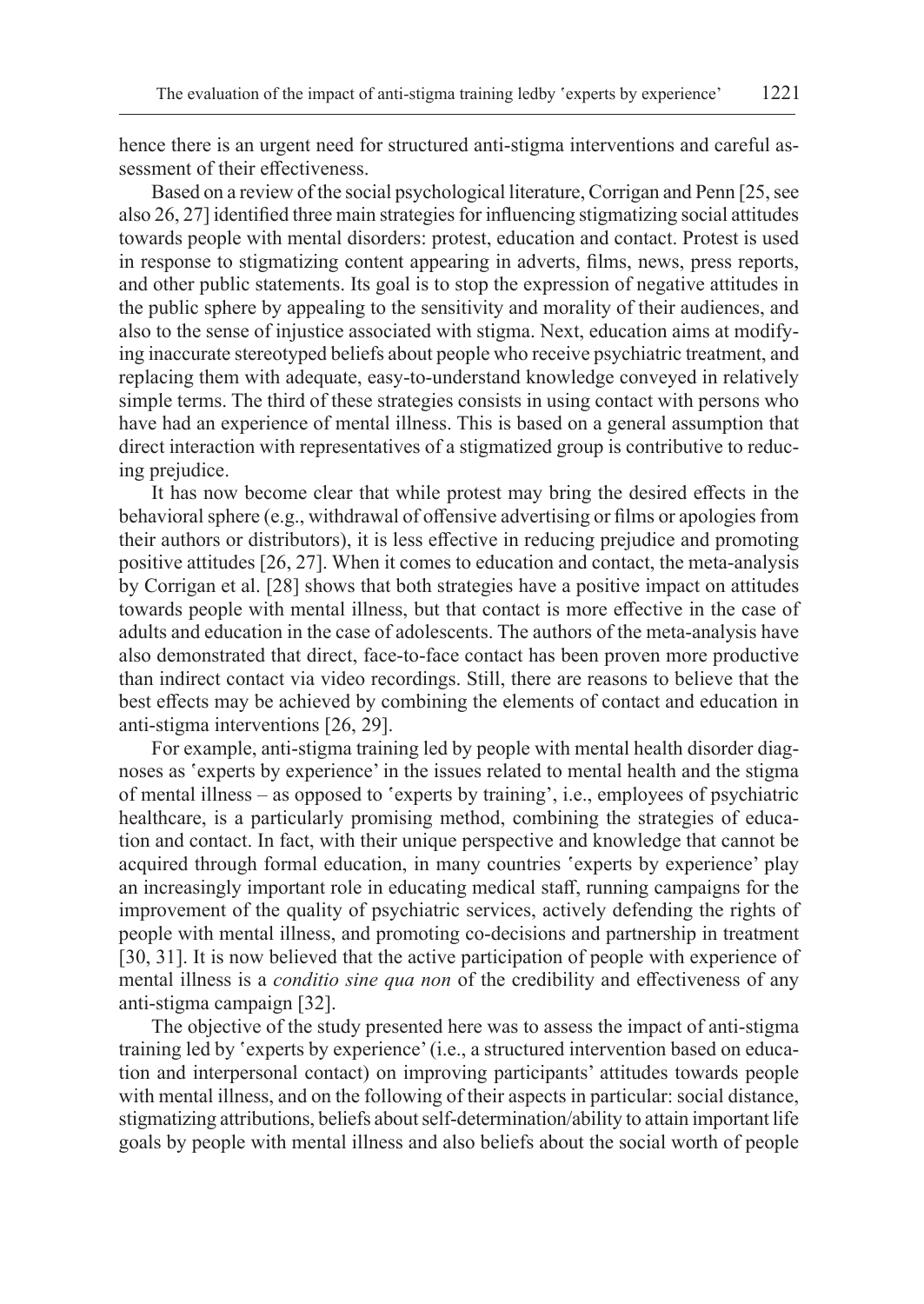with mental illness. The investigators also set out to examine the extent to which the effects of the training persisted over a period of half a year.

The following research hypotheses have been adopted:

- (1) the respondents' attitudes towards people with mental illness will improve immediately after the anti-stigma training;
- (2) the positive impact of the training will decrease in time but will stay at a statistically significant level after a six-month observation period.

#### **Material and methods**

#### Participants

The workshops, organized between February 2016 and March 2017, were attended by 185 people who worked in 17 groups, from 3 to 19 persons in each (11 on average). The respondents were recruited among employees of psychiatric healthcare at the Institute of Psychiatry and Neurology and the Wolski Hospital in Warsaw (6 groups, 77 people), students of the Medical University of Warsaw, University of Warsaw and the Academy of Special Education in Warsaw (4 groups, 42 people), employees of the Warsaw Employment Office (2 groups, 20 people), teaching and administration personnel from the Maria Curie-Skłodowska University in Lublin (2 groups, 21 people), and people who volunteered to participate in the open groups (3 groups, 25 people).

Most of the respondents were women ( $N = 141$ ; 76.2%), the mean age was 34.58 years old (standard deviation  $- SD = 11.30$ ; range  $= 19-68$ ); most had higher education ( $N = 135$ ; 73.0%, followed by secondary  $- N = 42$ ; 22.7%, and vocational and primary education  $- N = 8$ ; 4.3%). The vast majority were professionally active, in full-time ( $N = 114$ ; 61.6%) or some form of part-time ( $N = 42$ ; 22.7%) employment. Almost half of the respondents ( $N = 84$ ; 45.4%) were doctors, psychologists, nurses, therapists and paramedics employed in the mental healthcare system.

### **Instruments**

The researchers used a set of self-report questionnaires: *the Social Distance Scale* developed by Bogna and Jacek Wciórka [8] and three other tools designed to measure stigmatizing or affirmative attitudes towards people with mental illness by Corrigan et al. [33], i.e., *the Attribution Questionnaire-9* (AQ-9), *Self-Determination Scale* (SDS) and *Empowerment Scale* (ES).

*The Social Distance Scale* consists of 14 questions about the degree of approval/ disapproval of people with mental illness performing certain social roles, e.g., teacher, doctor, manager/supervisor, co-worker, babysitter, daughter-in-law/son-in-law or neighbor. Answers are given on a scale from 1 to 5, where 1 means "I would have no reservations at all" and 5 means "I would be definitely against it". Higher total scores stand for a higher level of social distance (possible range: 14–70). The version of the scale used in the present study has been applied since 1996 in several opinion polls in Poland [8–11].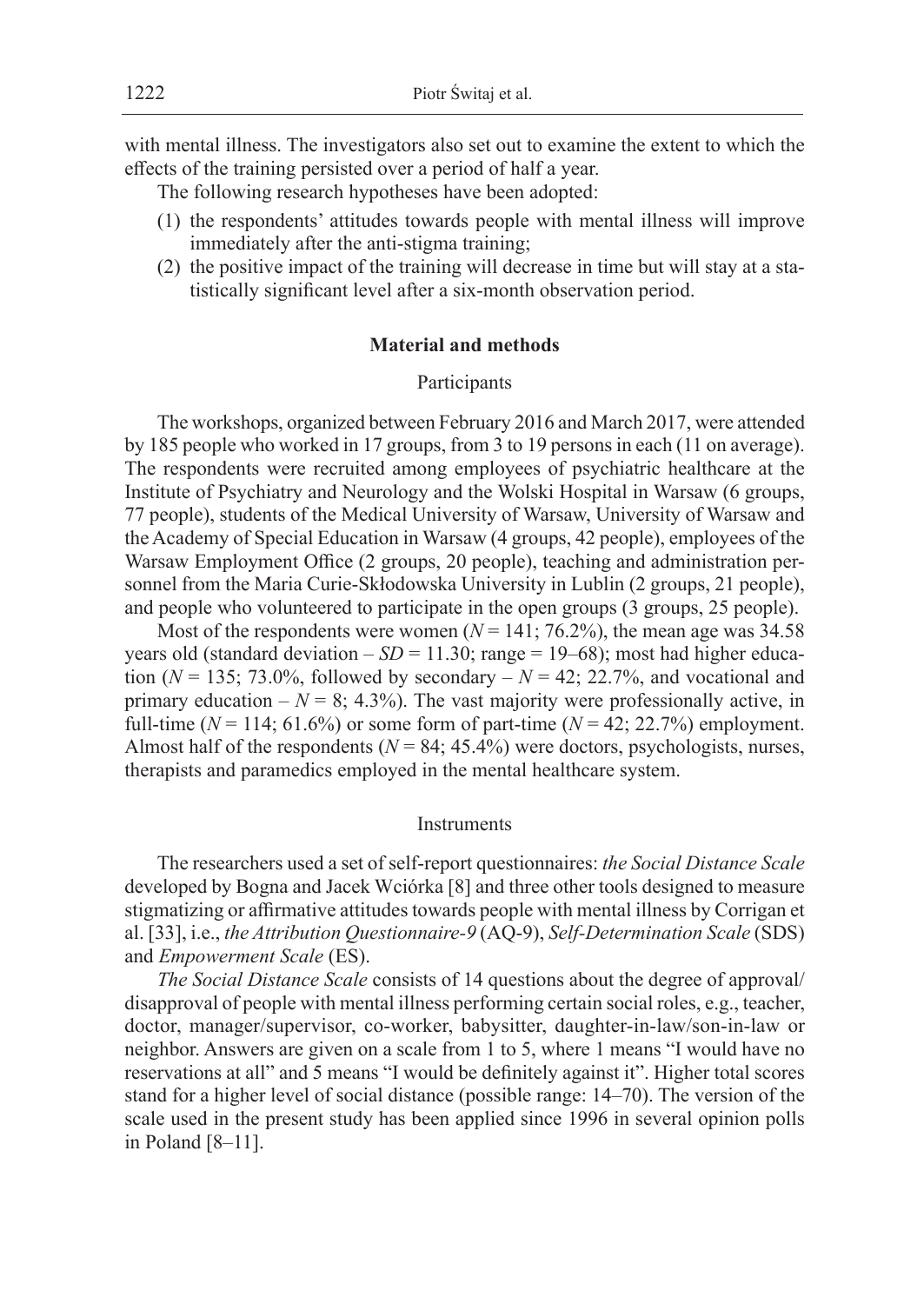*The Attribution Questionnaire-9* [33] was constructed based on the attribution model of the stigma of mental illness [34, 35], according to which attributions about the causes of mental illness and an individual's ability to control them affect our beliefs about the degree of personal responsibility for the illness which, in turn, affect our emotional responses and, consequently, our tendency towards positive or negative behavioral responses. The respondents are first asked to get acquainted with a hypothetical vignette about a young man with mental illness: "Marek is a 30-year-old single man with mental illness. Sometimes he hears voices and becomes upset. He lives alone in an apartment and works as a clerk at a large law firm. He has been hospitalized six times because of his illness"<sup>1</sup> . Based on this description, the respondents are asked to answer nine questions specifying, on a scale from 1 to 9, to what degree the man introduced in the description is only himself to blame for being ill, and arousing fear, anger or pity; to what extent would the respondents be willing to help him or keep away from him etc. Higher scores indicate a higher intensity of stigmatizing attributions towards people with mental illness (possible range: 9–81).

*The Self-Determination Scale* [33] consists of 14 items designed to assess the extent to which the respondents believe that a person with mental illness ('Marek' as described in the vignette above) will be able to attain his life goals in such areas as employment, education, intimate relationships, parenthood or recreation and to what extent he can benefit from different forms of treatment, e.g., pharmacotherapy, psychotherapy. Answers are given on a 9-point scale. The higher the score the more negative attitudes are expressed towards the ability of persons with mental illness to self-determine (possible range: 14–126).

*The Empowerment Scale* [33] contains three items designed to assess the extent to which people with mental illness are perceived by respondents as fully valuable members of society (e.g., "I feel people with mental illness are persons of worth, at least on an equal basis with others"). Respondents give their answers using a 9-point scale  $(1 -$  "I strongly agree",  $9 -$  "I strongly disagree"). The higher total score stands for more negative attitudes about the social worth of people with mental illness (possible range: 3–27).

## Intervention

The anti-stigma workshops were developed by the eFkropka Foundation<sup>2</sup> – the organization involved in preventing the stigmatization of people who have experienced a mental health crisis. eFkropka associates mental healthcare specialists and 'experts by experience'. The theoretical background of the workshops is rooted in such books as *A road back from schizophrenia. A memoir* by Arnhild Lauveng [36] and *Personal* 

<sup>1</sup> In the original version the description regarded a man with schizophrenia called Harry. In the present study, in addition to using the Polish name 'Marek' the investigators also decided to modify the statement and turn him into a person "with mental illness" rather than "with schizophrenia" because in this particular case the anti-stigma intervention was of more general character and did not focus solely on schizophrenia.

<sup>2</sup> www.ef.org.pl.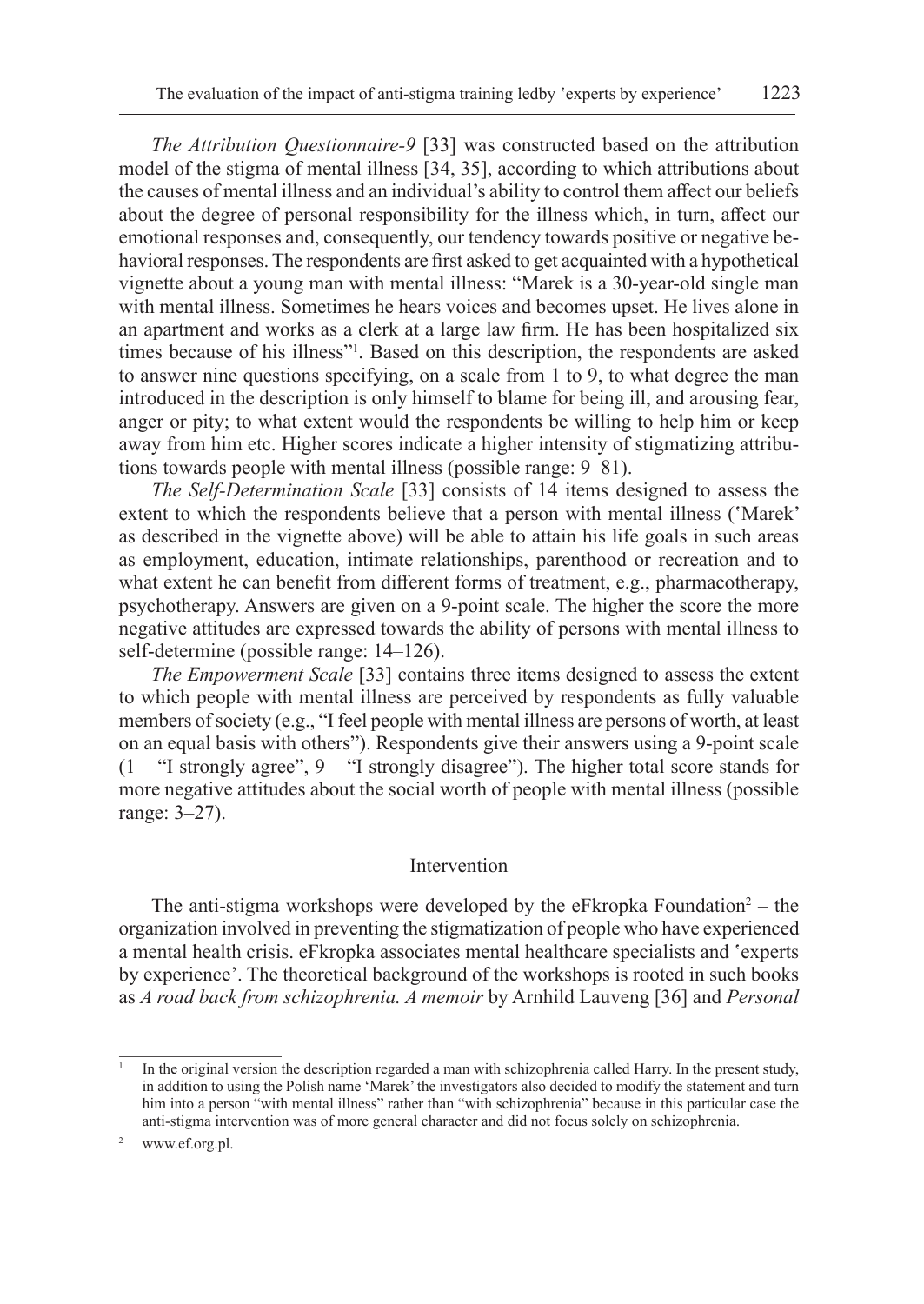*assistance in community existence: A recovery guide* by Laurie Ahern and Daniel Fisher [37]. The intervention was set up in stages; initially six focus groups led by professionals were held at eFkropka with 'experts by experience' in order to create the content and structure of anti-stigma courses. Their preliminary version was then reviewed by one of the co-founders of the foundation, who is a psychiatrist and the coordinator of the *Together Against Stereotypes* project. The next stage was to hold six seminars with stigmatization experts on the theme of contemporary social stigma theories and anti-stigmatization methods. Next, the people with personal experience of mental illness who were to become educators as part of the project were trained by a team of professional trainers in the skills of effective knowledge sharing and maintaining dialogue in various settings. The two-day (seven hour a day) training was attended by 15 people and six of them decided to lead the anti-stigma training.

Finally, it was decided that the anti-stigma workshops would take the form of threehour training sessions, including a talk on *My illness and recovery* and four interactive exercises ("Famous people with mental illness", "Discrimination", "A conversation with ...", and "Useful/pleasant"). The talk took approximately 30–40 minutes and consisted of several parts: the presentation of basic facts on mental illness, personal testimony of the experience of mental crisis, related experiences in the family, society and healthcare system, and the discussion of the personal recovery process. The exercises, each taking approximately 25–30 minutes, consisted in discussing stigmatization and discrimination in the broadest context and the comparison of stigma of people with mental illness with that experienced by other minorities ("Discrimination"), making the group aware that mental illness does not have to deprive one of creativity or stand on their way to success ("Famous people with mental illness"), playing the role of a person with mental illness in contact with an official, employer or a doctor, as played by the educators ("A conversation with…"). The last exercise focused on the analysis of the previous interactions to see which of them were affirmative and which were depreciating to the participant as a person and as a citizen ("Useful/pleasant"). Depending on the number of participants, the workshops were run by two or three educators supported by a mental healthcare specialist who helped when required.

## Procedure

The study was approved by the Bioethics Committee at the Institute of Psychiatry and Neurology in Warsaw. The trainees were recruited by members of the research team in person or through an advertisement placed on the eFkropka Foundation Facebook page3 . In order to apply the respondents had to register. No exclusion criteria were adopted. The workshops took place after working hours or classes in the institutions from which the participants were recruited. Having received detailed information about the objectives, content and confidentiality of the study, the participants were asked to fill out a set of self-report questionnaires assessing the different aspects of attitudes towards people with mental illness (pencil-and-paper version) immediately

https://web.facebook.com/fundacjaefkropka.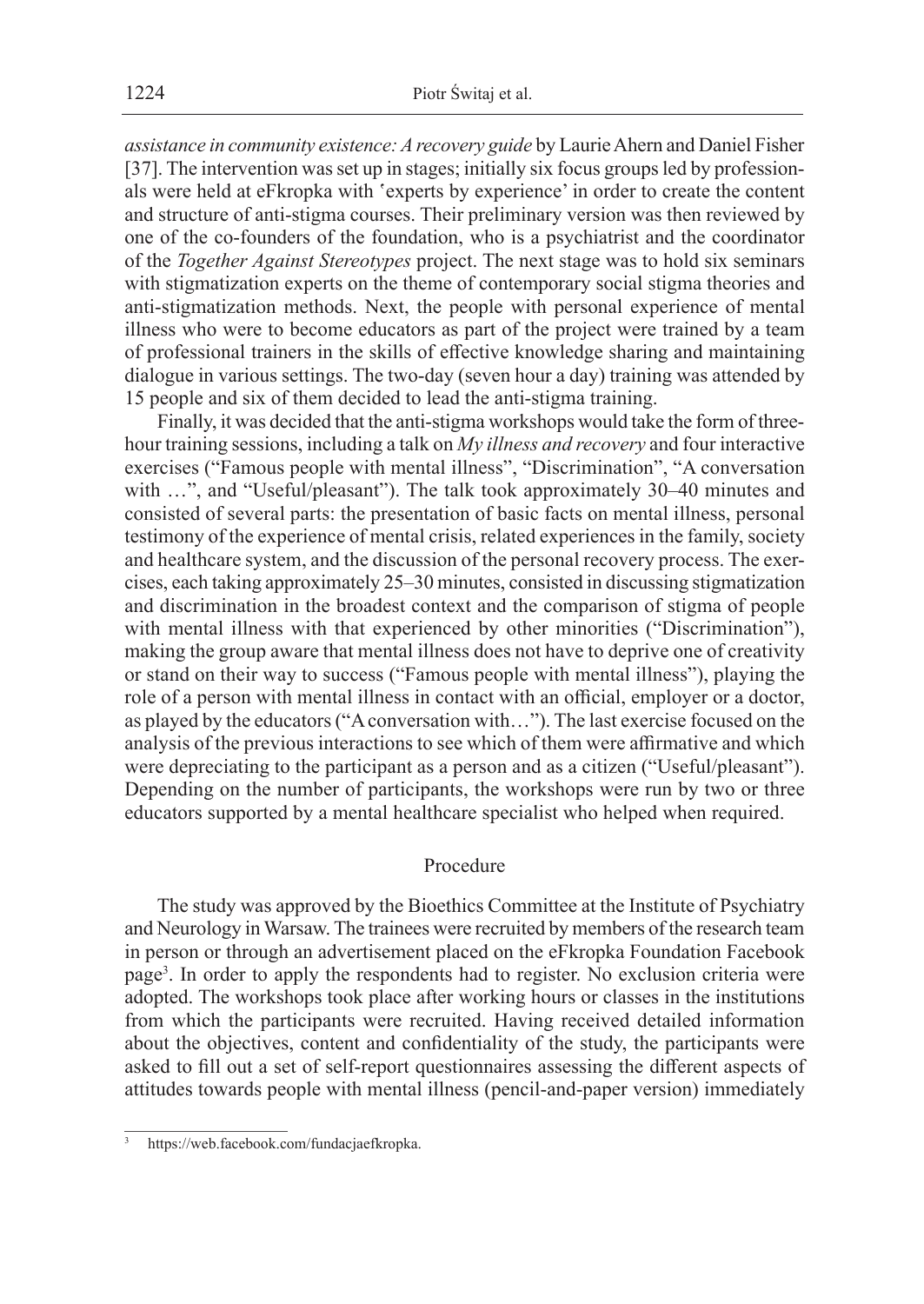before (T0) and after the training (T1). Then again, a month (T2) and six months (T3) after completing the training they were asked to fill out the same set of questionnaires online, using the CAWI (Computer-Assisted Web Interview) method.

#### Statistical analyses

Basic descriptive statistics were used to characterize the variables, such as: numbers, percentages, arithmetic means, standard deviations, and minimum and maximum values. The internal consistency of the questionnaires was assessed with Cronbach's α. In order to assess whether the people who participated in the successive phases of the study and those who did not participate differed in terms of socio-demographic characteristics, the  $\chi^2$  test (for nominal variables) and the *t*-test for independent samples (in case of continuous variables) were used.

The main analyses were based on the latent trajectory model [38–40]. Its starting point is the estimation of individual changes in the level of a phenomenon as a function of time, and then the average (mean) of their trajectories. The basic parameters of the model are the constant/initial state (intercept) and the trend/rate of change (slope). The intercept is the mean level of the analyzed feature/variable in the first examined period – the mean inter-individual initial state. The slope is the mean change in the level of the characteristic between the measurements.

Latent trajectory models can be used to study linear trends (when there are at least three longitudinal measurements). These can be easily extended and enabled to recognize quadratic or hexagonal trends. Their limitation, however, is the estimation of smoothed trajectories that assume that a possible change occurs gradually over a period of time. In other words, these models usually do not take into account the possibility of sudden changes that are routinely expected in clinical trials [41–43].

When certain specific transition points are expected to occur, e.g., changes under the influence of experimental stimuli or interventions, the so-called piecewise latent trajectory model can be successfully applied [44]. In piecewise models, non-linearity is modeled by including two (or more) related slopes reflecting the trajectories before and after the selected point (and therefore within specific pieces). The piecewise model also gives us the opportunity to examine the impact of independent variables both on the initial state and the rate of changes in the phenomenon of interest to us (within the identified pieces). In this study, this option was used by introducing the following variables as control variables (covariates): gender, age, education, and employment in mental healthcare.

In our analyses, the observation time was divided into two pieces at point T1, therefore the first piece included measurements at points T0 and T1, i.e., the change between the measurements taken immediately before and immediately after the training (S1 – change within the first piece). The second piece included measurements at points T1, T2 and T3, i.e., the change between the measurement taken immediately after the intervention and the subsequent measurement points, a month and six months after the intervention (S2 – mean change within the second piece). The information about the changes within the pieces allows us to establish the direct effect of the training (the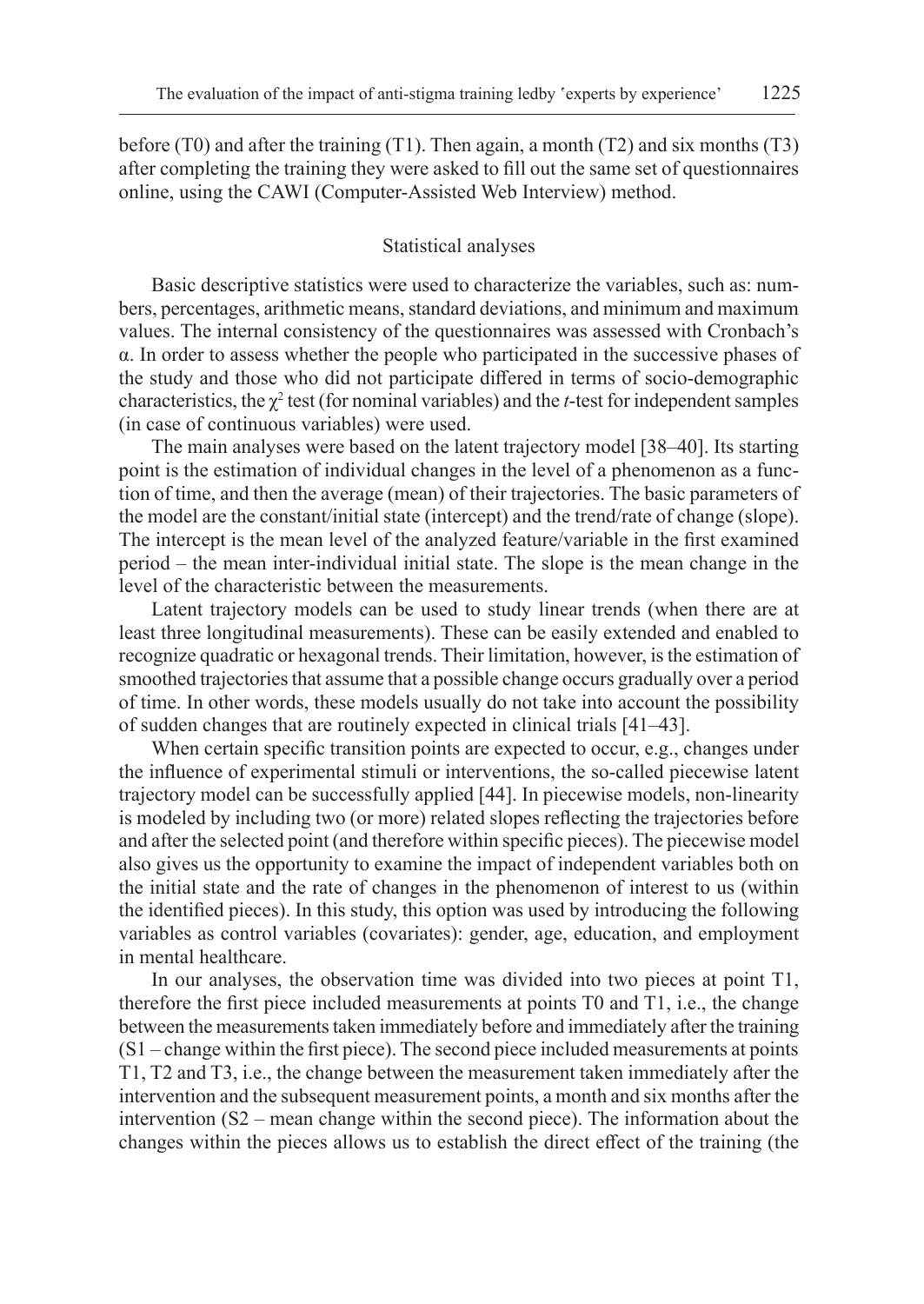first piece) and durability of the achieved effect (the second piece). It should be noted that for all measures used, a linear growth curve (i.e., assuming one growth process) was compared to a piecewise model (i.e., assuming two growth processes to capture the potentially non-linear changes).

The statistical analyses were performed using the Mplus 8.1 software [45] and a Bayes estimator [46]. Bayesian statistics were used because they are suitable for the analysis of relatively small samples and are resistant to the variables not being normally distributed [47]. In order to assess the goodness of fit of the model to data, the posterior predictive p-value (PPP) [48] and the deviance information criterion (DIC) [49, 50] were calculated. The ideal PPP value is 0.5, and the values approaching 0.05 or below indicate a poor fit, whereas DIC is a useful measure in comparing models. Models with lower DIC values are preferred.

Missing data were supplemented using multiple imputation [51]. Twenty imputed data sets have been used for model estimation. In all analyses, the statistical significance level was set at 0.05.

#### **Results**

The 185 people who took part in the first phase of the research filled out a set of questionnaires immediately before (T0) and after (T1) the training. A month later (T2) online questionnaires were filled out again by 115 people (62.2%) and six months later by 87 (47.0%). The  $\chi^2$  test and *t*-test for independent samples did not show any significant differences within any of the socio-demographic variables between the people who participated in the study and those who did not (all  $p$ -values  $> 0.05$ ).

In all phases of the study the instruments used demonstrated satisfactory internal consistency: Cronbach's α values were from 0.94 to 0.95 for *the Social Distance Scale*, from 0.74 to 0.81 for *the Attribution Questionnaire-9*, from 0.85 to 0.89 for *the Self-Determination Scale,* and from 0.82 to 0.88 for *the Empowerment Scale*.

Table 1 presents the results of the piecewise latent trajectory model for all measures of social attitudes toward people with mental illness considered in the present study.

|                | Social Distance Scale |           |               |               | Attribution Questionnaire-9 |           |               |               | Self-Determination Scale |           |               |               | <b>Empowerment Scale</b> |           |               |               |
|----------------|-----------------------|-----------|---------------|---------------|-----------------------------|-----------|---------------|---------------|--------------------------|-----------|---------------|---------------|--------------------------|-----------|---------------|---------------|
|                | Est                   | <b>SD</b> | 95% CI        |               | Est                         | <b>SD</b> | 95% CI        |               | Est                      | <b>SD</b> | 95% CI        |               | Est                      | <b>SD</b> | 95% CI        |               |
|                |                       |           | Lower<br>2.5% | Upper<br>2.5% |                             |           | Lower<br>2.5% | Upper<br>2.5% |                          |           | Lower<br>2.5% | Upper<br>2.5% |                          |           | Lower<br>2.5% | Upper<br>2.5% |
| Means          |                       |           |               |               |                             |           |               |               |                          |           |               |               |                          |           |               |               |
|                | 31.70                 | 0.88      | 29.97         | 33.43         | 27.04*                      | 0.70      | 25.66         | 28.43         | 46.09*                   | 1.22      | 43.70         | 48.48         | $6.29$ <sup>*</sup>      | 0.31      | 5.69          | 6.89          |
| S <sub>1</sub> | $-3.29'$              | 0.54      | $-4.34$       | $-2.24$       | $-3.99'$                    | 0.55      | $-5.06$       | $-2.91$       | $-9.27'$                 | 0.80      | $-10.84$      | $-7.71$       | $-1.50$                  | 0.27      | $-2.02$       | $-0.98$       |
| S <sub>2</sub> | 0.69                  | 0.44      | $-0.16$       | 1.56          | 0.71                        | 0.38      | $-0.02$       | 1.45          | 0.87                     | 0.73      | $-0.53$       | 2.31          | 0.46'                    | 0.22      | 0.02          | 0.89          |
| Variances      |                       |           |               |               |                             |           |               |               |                          |           |               |               |                          |           |               |               |

Table 1. **Piecewise latent trajectory models of the four measures used in the study**

*table continued on the next page*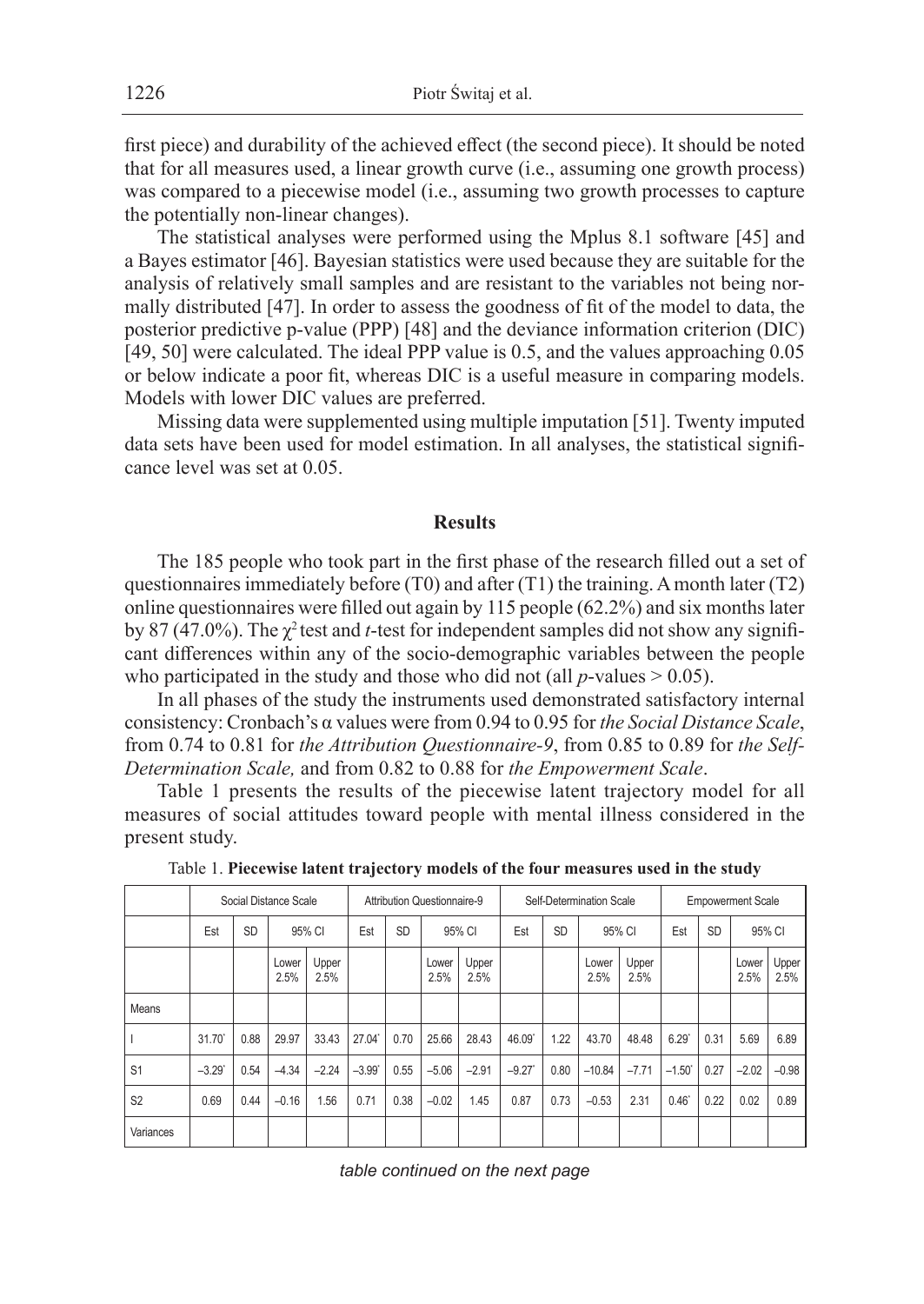|                | 130.62               | 17.34 | 98.86   | 167.14  | 77.09          | 12.81 | 53.33   | 102.91 | 238.14* | 37.29 | 168.39  | 313.75 | $13.72^{\circ}$      | 2.76 | 8.38    | 19.01   |
|----------------|----------------------|-------|---------|---------|----------------|-------|---------|--------|---------|-------|---------|--------|----------------------|------|---------|---------|
| S <sub>1</sub> | 16.42                | 8.24  | 2.83    | 34.05   | 19.23*         | 10.32 | 2.88    | 41.33  | 43.28   | 26.16 | 6.16    | 102.65 | 5.67                 | 2.58 | 1.37    | 11.05   |
| S <sub>2</sub> | 10.73                | 3.90  | 4.61    | 19.73   | $4.70^{\circ}$ | 3.06  | 0.75    | 12.23  | 38.36   | 11.81 | 16.57   | 63.42  | 1.14                 | 0.83 | 0.20    | 3.34    |
| Correlations   |                      |       |         |         |                |       |         |        |         |       |         |        |                      |      |         |         |
| I and S1       | $-0.40$              | 0.20  | $-0.66$ | 0.15    | $-0.41$        | 0.22  | $-0.70$ | 0.17   | $-0.34$ | 0.25  | $-0.69$ | 0.34   | $-0.78$ <sup>*</sup> | 0.12 | $-0.94$ | $-0.49$ |
| I and S2       | $-0.40$ <sup>*</sup> | 0.13  | $-0.65$ | $-0.13$ | 0.19           | 0.23  | $-0.25$ | 0.67   | $-0.16$ | 0.13  | $-0.41$ | 0.09   | 0.35                 | 0.26 | $-0.15$ | 0.88    |
| S1 and S2      | 0.49                 | 0.31  | $-0.18$ | 0.94    | $-0.41$        | 0.36  | $-0.91$ | 0.50   | $-0.25$ | 0.35  | $-0.81$ | 0.64   | $-0.50$              | 0.31 | $-0.93$ | 0.23    |

The table does not include models with covariates.

Est – estimated parameter; SD – standard deviation; 95% CI – 95% confidence interval; I – intercept; S1 – change within the first piece (between T0 and T1); S2 – average change within the second piece (between T1 and T3).

 $^*\text{p}$   $<$  0.05

The estimated changes of results in each of the scales in subsequent stages of the study are illustrated in Figure 1.

### The impact of the intervention on the results in *the Social Distance Scale*

In case of *the Social Distance Scale*, the linear model (PPP < 0.01; 95% CI [confidence interval for the differences between the observed and replicated  $\chi^2$ values]: 24.87 to 55.98; DIC = 4027.15) showed worse fit to the data than the piecewise model (PPP = 0.44; 95% CI: –13.84 to 16.55; DIC = 3987.17), which indicates the non-linear nature of the changes. The change within the first piece, i.e., between T0 and T1, amounted to  $-3.29$  (*SD* = 0.54) and was statistically significant ( $p < 0.05$ ). However, no significant differences ( $p > 0.05$ ) were noted in the level of social distance within the second piece – the mean change between T1 and T3 was only  $0.69$  (*SD* = 0.44). In turn, between T0 and T3 the change in the scope of social distance amounted to  $-1.90$  (*SD* = 0.93) and was significantly different from zero ( $p < 0.05$ ). Thus, social distance was reduced under the influence of the intervention and the effect continued for at least six months after it first occurred.

The introduction of covariates did not significantly affect the parameters of the change. Similarly as was the case with the model not including covariates, the level of social distance at first (between T0 and T1) dropped significantly  $(S1 = -6.23;$  $SD = 2.08$ ;  $p < 0.05$ ), and then (between T1 and T3) it stabilized (S2 = -2.27; *SD* = 1.73;  $p > 0.05)^4$ .

Interestingly, belonging to the group of employees of psychiatric healthcare did not show statistically significant impact on the initial level or later changes in the intensity of social distance. Moreover, a similar situation occurred in the case of all measures of attitudes used in the study. Due to editorial limitations, detailed data on the impact of individual covariates on social distance and other dependent variables have been omitted from the text. Please contact the first author for more information.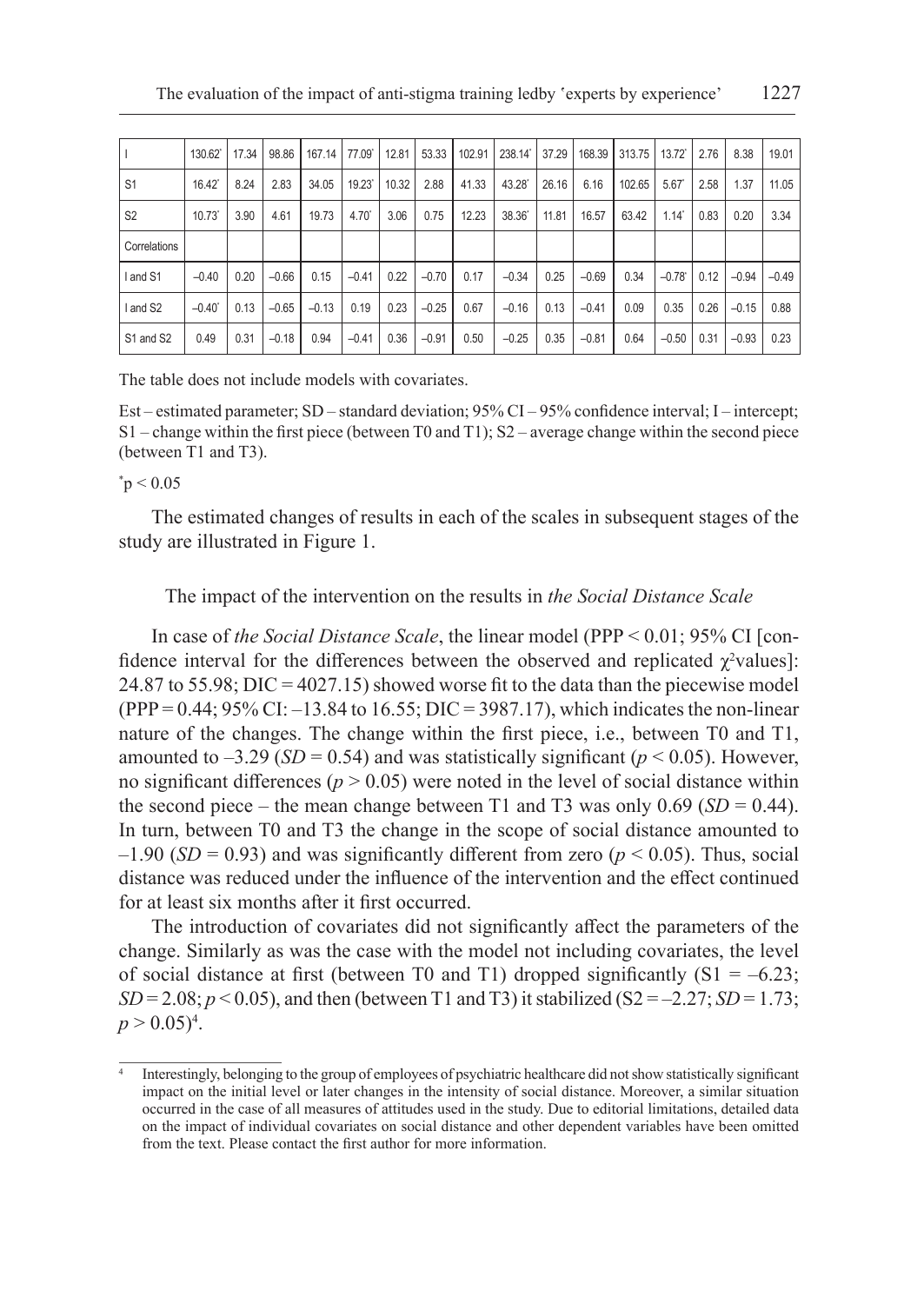

The impact of the intervention on the results in *the Attribution Questionnaire-9*

Figure 1. **The estimated changes of results in each of the scales throughout the successive stages of the research**

Higher scores stand for more negative attitudes towards people with mental illness in the case of all four questionnaires. The figure does not take into account the influence of covariates.

T0 – measurement immediately before the training; T1 – measurement immediately after the training; T2 – measurement a month after the training; T3 – measurement six months after the training.

Also, for the results in *the Attribution Questionnaire-9*, the piecewise model (PPP = 0.36; 95% CI: –12.74 to 18.25; DIC = 3878.34) showed a better fit to the data than the linear model (PPP < 0.01; 95% CI: 440.68 to 474.05; DIC = 4334.17). Between T0 and T1 there was a significant  $(p < 0.05)$  decrease in the intensity of negative attributions of  $-3.99$  (*SD* = 0.55). However, no significant changes ( $p > 0.05$ ) were found within the second piece. The mean change between T1 and T3 was only 0.71 ( $SD = 0.38$ ). The estimated drop in the intensity of the stigmatizing attributions between T0 and T3 was, in total,  $-2.56$  ( $SD = 0.72$ ) and differed significantly from zero ( $p < 0.05$ ). Thus, there was a significant and persistent decline in the negative attributions related to mental illness under the influence of the training.

The introduction of control variables to the model did not result in significant differences in the estimation of the parameters of the changes to which the attributions were subjected. Similarly to the model without covariates, a significant positive change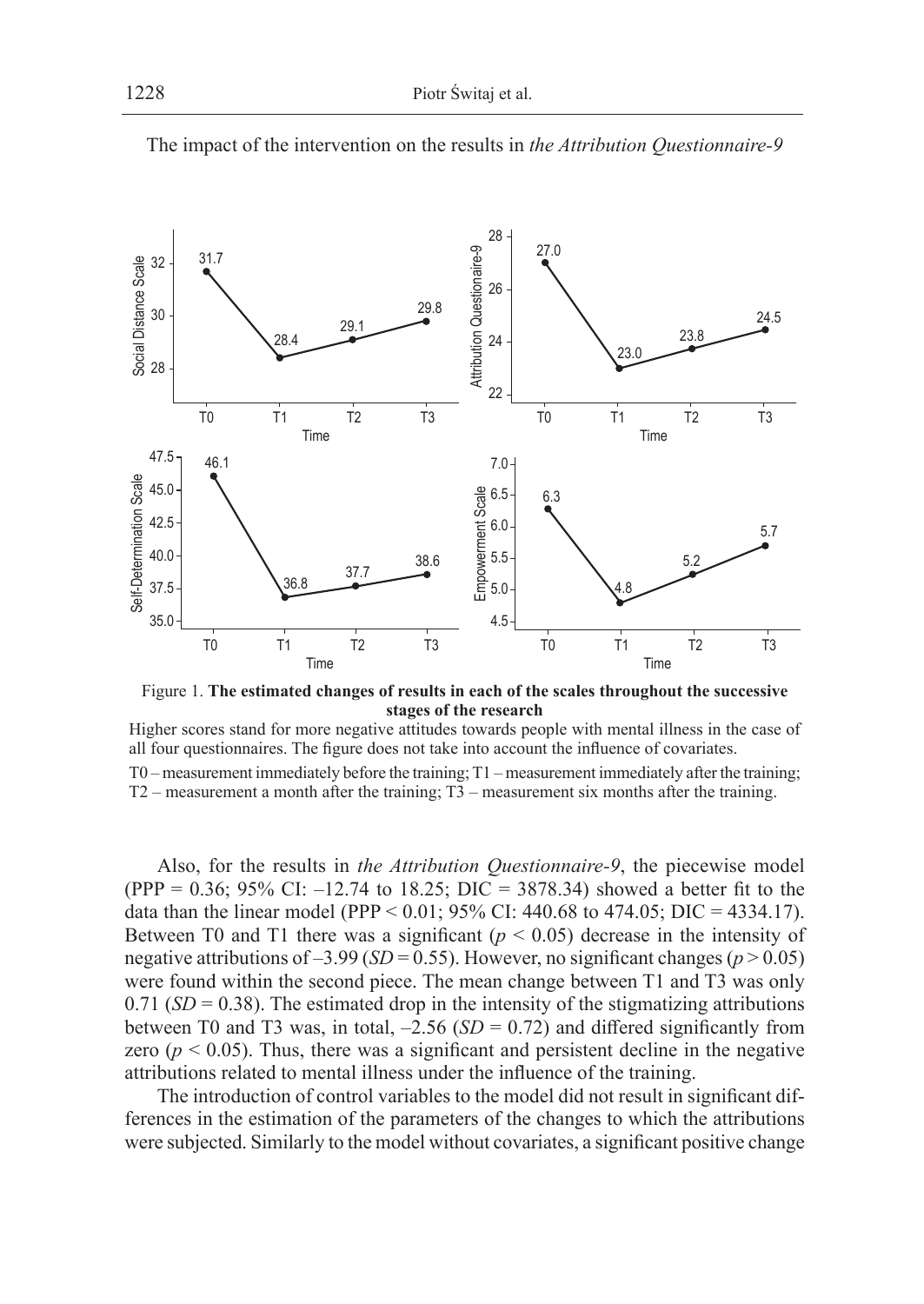was found between T0 and T1 (S1 =  $-5.20$ ; *SD* = 2.04; *p* < 0.05), yet the changes in the post-training period, i.e., between T1 and T3 ( $S2 = 2.26$ ;  $SD = 1.52$ ;  $p > 0.05$ ), were found to be insignificant.

The impact of the interventions on the results in *the Self-Determination Scale*

As far as *the Self-determination Scale* is concerned, the piecewise model  $(PPP = 0.49; 95\% CI: -14.76$  to 15.20;  $DIC = 4504.59$  also showed a better fit to the data than the linear model (PPP <  $0.01$ ; 95% CI: 84.65 to 117.30; DIC = 4607.16). There was a statistically significant decrease in the scores in *the Self-Determination Scale* (indicating an improvement in attitudes towards the ability of a person who received psychiatric treatment to self-determine/attain their life goals) after the intervention, i.e., between T0 and T1 (S1 =  $-9.27$ ; *SD* = 0.80; *p* < 0.05). The changes occurring between T1, T2 and T3 turned out to be statistically insignificant  $(S2 = 0.87; SD = 0.73;$ *p* > 0.05). In other words, the results of *the Self-Determination Scale* dropped initially (after the intervention) and then they remained at a similar level. Importantly, between T0 and T3 there was a significant ( $p < 0.05$ ) drop of  $-7.52$  ( $SD = 1.43$ ) in the results of *the Self-Determination Scale*, which means that the anti-stigma intervention under investigation was effective.

The introduction of covariates to the model left the estimates of the analyzed changes almost unaffected. There was still a significant decrease in *the Self-Determination Scale* results between T0 and T1 (S1 =  $-7.49$ ; *SD* = 3.02; *p* < 0.05) and no significant changes in the period between T1 and T3 (S2 = 0.08; *SD* = 2.83; *p* > 0.05).

The impact of the intervention on the results in *the Empowerment Scale*

The changes observed in the results of *the Empowerment Scale* were also nonlinear, as testified to by the better fit to the data of the piecewise (PPP =  $0.38$ ; 95% CI:  $-13.11$  to 18.06; DIC = 3004.54) rather than linear model (PPP < 0.01; 95% CI: 18.74 to 50.31; DIC = 3035.71). In the first of the pieces, i.e., between T0 and T1, there was a significant ( $p < 0.05$ ) drop in *the Empowerment Scale* scores amounting to  $-1.50$  $(SD = 0.27)$  (meaning an improvement in the attitudes towards the social worth of persons with mental illness). Thus, an analogous, positive trend was observed, as was the case with all the measures of attitudes analyzed so far. However, unlike in the case of *the Social Distance Scale*, *Attribution Questionnaire-9* or *Self-Determination Scale*, in the case of *the Empowerment Scale* the change coefficient in the second segment, which covered the half-year period after the completion of the training, turned out to be significant ( $p < 0.05$ ) and reached the value of 0.46 ( $SD = 0.22$ ). The positive value of the estimated parameter indicates that in the analyzed period (from T1 to T3) the results in *the Empowerment Scale* increased gradually. The intervention resulted then in an improvement in this aspect of the attitudes under consideration, but once it was over there was a gradual deterioration. As a result, the total change between T0 and T3 turned out to be statistically insignificant ( $p > 0.05$ ), amounting to only 0.58 (*SD* = 0.43), which indicates the lack of long-lasting positive effects of participation in the training.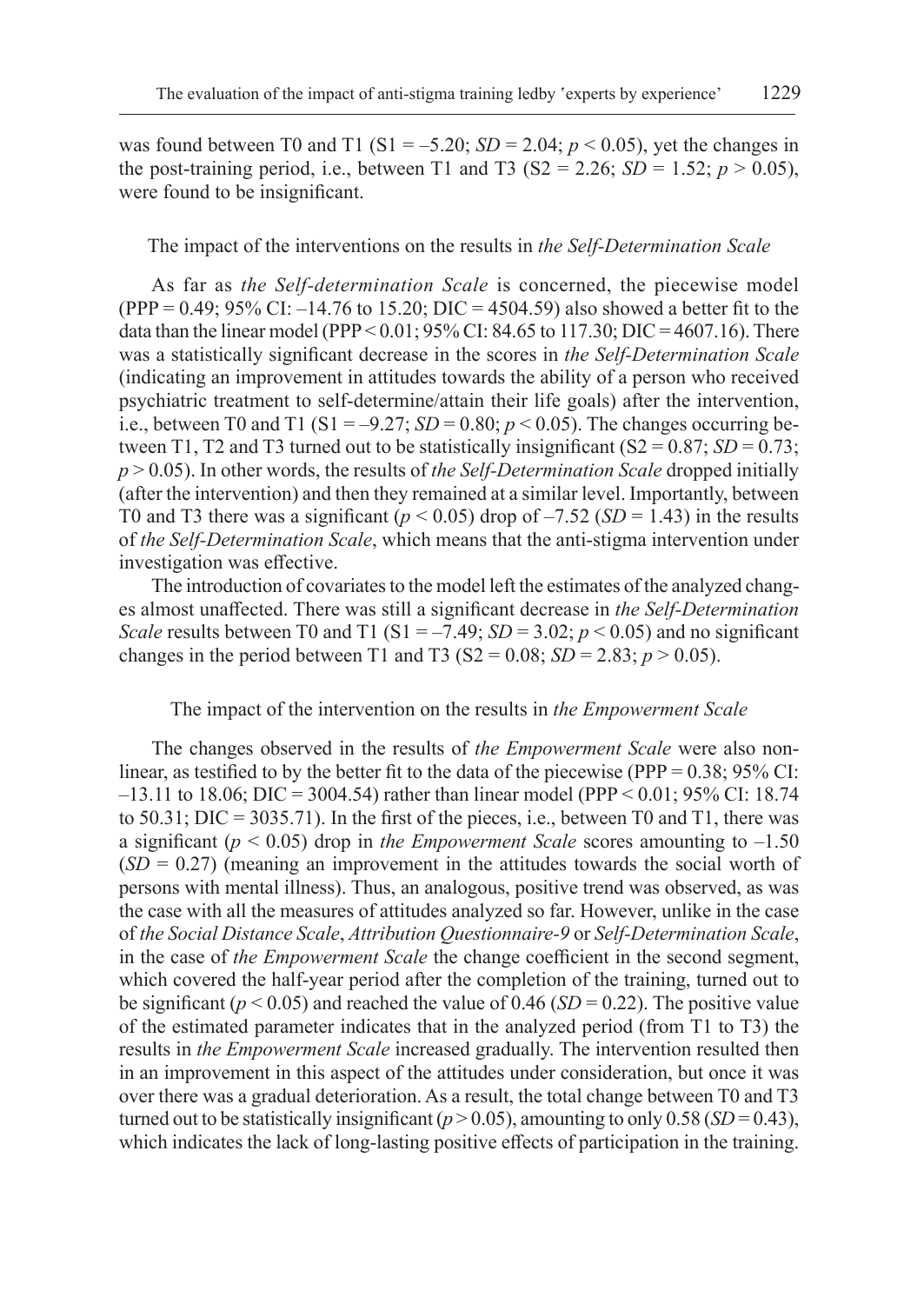After considering covariates in the model, only the decrease in the results of *the Empowerment Scale* in the first piece turned out to be significant  $(S1 = -3.17; SD = 0.96;$  $p < 0.05$ ), but no significant changes were found within the second piece (S2 = 1.09;  $SD = 0.91$ ;  $p > 0.05$ ). At the same time, in such a model the total change between T0 and T3 was  $0.98$  (*SD* = 1.74) and was, similarly to the model without covariates, statistically insignificant  $(p > 0.05)$ .

#### **Discussion**

The objective of the study presented here was to assess the influence of a structured anti-stigma intervention, which took the form of three-hour workshops led by 'experts by experience', on the various aspects of participants' attitudes towards people with mental illness. As anticipated, our analysis showed an improvement in all measures of the attitudes under consideration (i.e., *the Social Distance Scale*, *Attribution Questionnaire-9*, *Self-Determination Scale*, and *Empowerment Scale*) immediately after the training. The improvement in social distance, stigmatizing attributions and beliefs about self-determination (i.e., whether people who receive psychiatric treatment can attain their significant life goals) decreased with time, but it was still statistically significant after the six-month observation period. The only positive effect of the training which disappeared after six months was related to beliefs about the social worth of people with mental illness, as measured by *the Empowerment Scale*.

On the whole, these results speak for the effectiveness of anti-stigma training led by people who have experienced mental illness and they provide further support to the data from the literature on the positive effects of interventions that combine elements of education and contact [26, 29]. Still, the answer to the question why *the Empowerment Scale* yielded results which differed from the rest in terms of the lasting beneficial effects of the intervention is unclear. Perhaps this can be partially explained by the fact that, unlike the other scales used in the study, which are more extensive and refer to specific beliefs and feelings of the respondents as well as their declared behaviors in precisely described situations, *the Empowerment Scale* contains only three statements that speak more generally about the extent to which people with mental illness are believed to be fully valuable members of the society. It is just possible that such general beliefs are deeply ingrained and less susceptible to change. The analysis of the sensitivity of *the Empowerment Scale* to change, conducted by Corrigan et al. [52], produced mixed results, which indicates the need for further research on the psychometric properties of this tool.

The investigators consider the results of the study to be promising and relevant, particularly as stigma is believed to be one of the main obstacles in the development of mental healthcare and in the improvement in the quality of life of people with mental illness and their relatives [18, 21]. Beldie et al. [21], who carried out a review of antistigma programs implemented in Europe, concluded that although they are plentiful and varied, their fundamental weakness is a lack of thorough evaluation. The authors mentioned some reasons behind this, among them methodological difficulties, shortage of appropriate resources, reluctance of some organizers to use complicated evaluation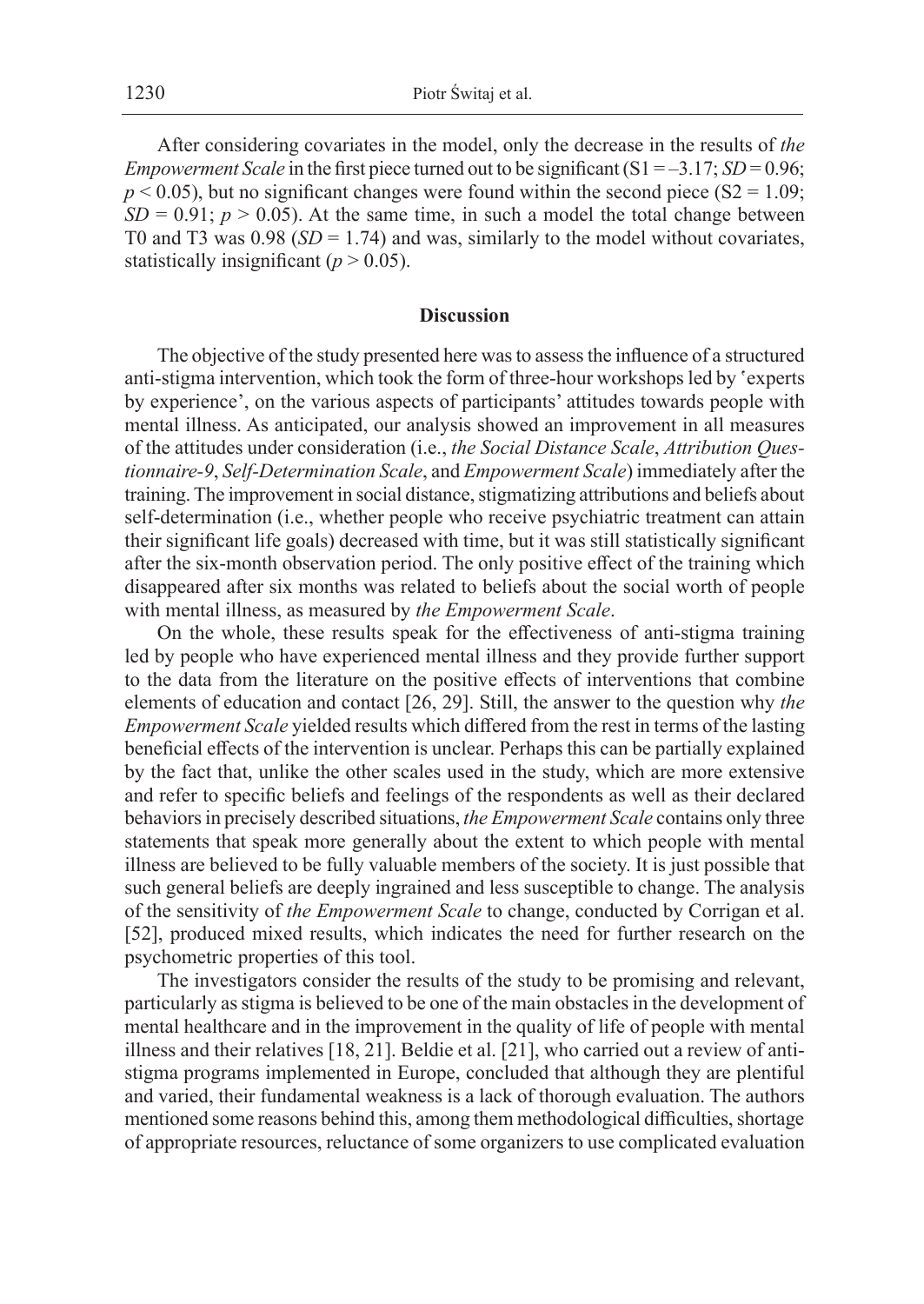methods and the lack of tradition of program evaluation in healthcare in general, and in particular in the area of stigma.

The importance of the evaluation of anti-stigma programs is evidenced by the fact that some of them, for example those that are based on education presenting biological or genetic explanations for the causes of mental illness, proved to be counterproductive [53]. The initial empirical confirmation of the positive effects of the anti-stigma intervention, as assessed in the present study, may be an incentive to introduce it on a larger scale, particularly as the intervention is structured and implemented on the basis of the detailed scenario. After the prescribed training it can be used by people who are not directly related to its development. The documented effectiveness of anti-stigma training can be also a useful argument for finding resources for their dissemination, improvement and the continuation of research on their impact on social attitudes in various groups.

Although the examined intervention is to a significant degree based on the data from international literature and experience gathered in other countries, it is an original idea developed by Polish stigma experts. Even though the stigma of mental illness is a universal phenomenon, its specific manifestations depend to a large extent on local factors and the specific cultural context [54]. The fact that people who had experienced a mental health crisis contributed significantly to the development of the content and led these workshops is also relevant; as 'experts by experience' they intimately knew the problems they discussed. Schulze [32] points out that reserving the role of experts in stigma for psychiatrists may even reinforce negative stereotypes, suggesting that people with mental illness cannot have their own say about the problem by which they are most immediately affected, or that what they have to say is irrelevant. Schulze also indicates that research results demonstrate that anti-stigma interventions created only on the basis of knowledge and experience of mental healthcare specialists may have a positive impact on mental health literacy but are likely to be less effective in reducing negative stereotypes and diminishing social distance. In this context, it should be noted that the workshop discussed here, led by people with the experience of mental health crises, has contributed to the improvement of attitudes in the respondents, almost half of whom were employed by the mental healthcare system. Interestingly, the participants' employment in mental healthcare had no effect on the level of attitude change. The results of the study may therefore contribute to the discussion on a broader use of 'experts by experience' in the education of medical personnel, particularly mental healthcare professionals. The experience gained internationally shows that this may stimulate positive changes in attitudes towards people with mental illness, raise empathy and improve our understanding of patients' experiences, which may consequently result in the use of less professional jargon in clinical practice and a more holistic patient-focused approach to psychiatric care [30].

An important advantage of the research presented here is the comprehensive measurement of social attitudes with instruments that are well recognized and tested in numerous previous studies, which include cognitive aspects of attitudes (e.g., stereotypical beliefs that people with mental illness are dangerous, personally responsible for their illness, unable to self-determine or attain their life goals) but also emotions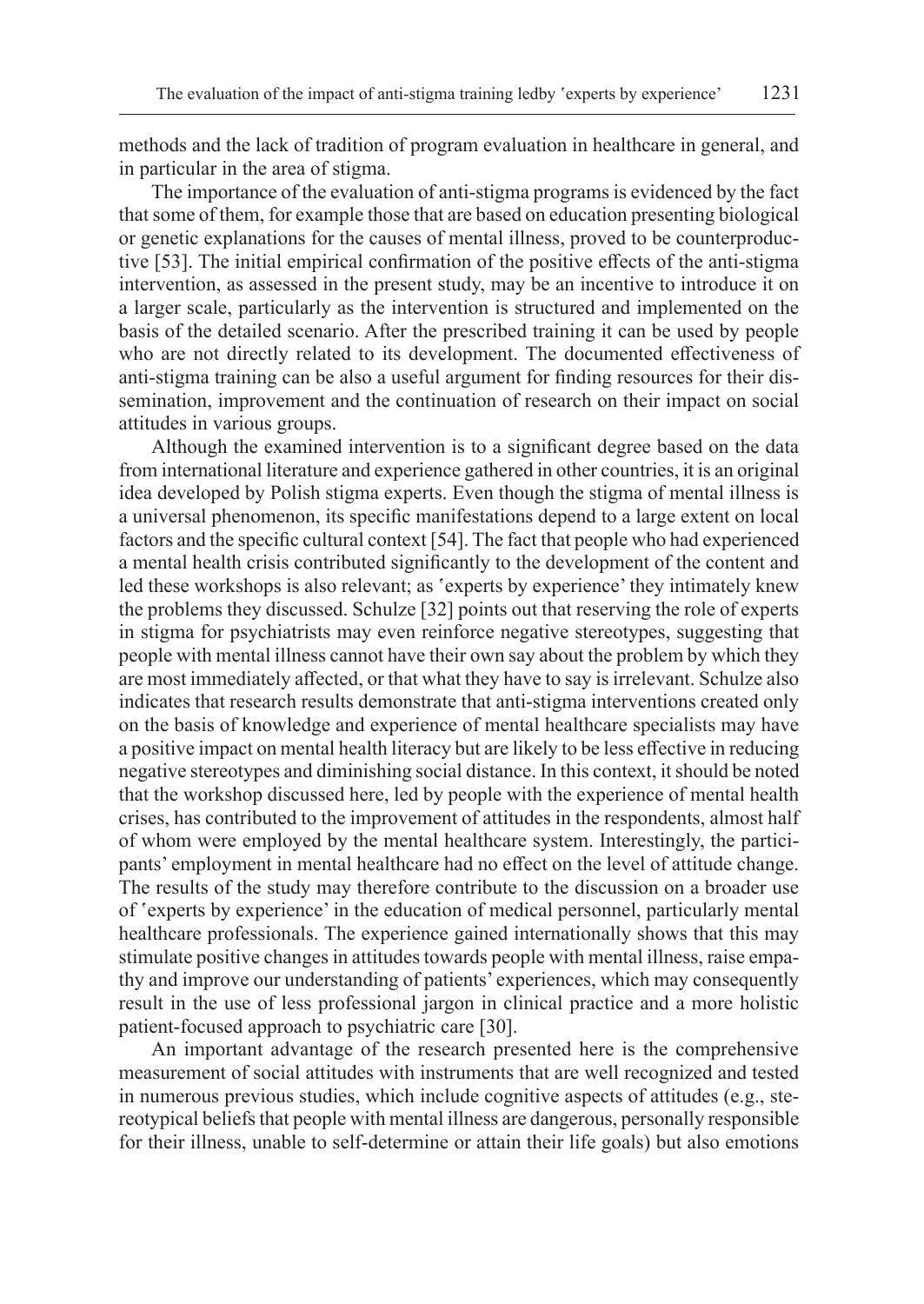(e.g., fear, anger, pity) and behavioral intentions (e.g., tendency to help, enter close relationships, distancing or isolating). Moreover, the study was not limited to the assessment of the immediate effects of the intervention, but also observed the dynamics of changes in the attitudes of respondents for six months. Finally, advanced statistical models that took into consideration the potentially non-linear nature of the changes were used to analyze the data.

However, apart from these strengths, the research also has its limitations, the most serious of them being the lack of a control group, which makes it difficult to assess the extent to which the changes in the respondents' attitudes demonstrated the effectiveness of the tested anti-stigma intervention and to what degree they were perhaps the result of the influence of external or non-specific factors related to participation in the workshop. The results should therefore be treated as preliminary and requiring confirmation in a randomized study, preferably with the use of an active control group. Also, the observation time was relatively short, so it is difficult to say how sustainable the effects are in the long run. Also, a high percentage of workshop participants failed to fill out the questionnaire a month or, particularly, six months after the workshop. Besides, the study took advantage of self-report questionnaires which may involve the effect of social desirability and measure the various aspects of the declared attitudes, which may or may not be related to the behavior of the respondents in contact with people with mental illness. In any case, this is a significant weakness of the vast majority of previous studies on the effectiveness of anti-stigma undertakings [28, 53]. The assessment of the impact of such interventions on the actual behavior of participants gives rise to many methodological challenges and certainly requires greater financial input, though it would then allow for the drawing of much stronger conclusions than the evaluation based on self-assessment scales. Additionally, the respondents were mostly women and mostly people with higher education so a more balanced distribution of socio-demographic variables among workshop participants would be advisable for the purposes of the future studies. It would also be valuable to compare the effects of the intervention in various professional groups whose attitudes may have a considerable impact on people with mental illness and to whom a stereotype – and prejudice-free attitude towards patients is an important aspect of professional aptitude. This applies especially to individuals working in psychiatric and non-psychiatric healthcare, officials, teachers and lecturers, employers, clerics, police officers, and representatives of the judiciary

## **Conclusions**

In spite of these limitations, our analyses suggest that the kind of intervention under consideration may prove to be useful in improving social attitudes towards people who receive psychiatric treatment and in counteracting the harmful effects of the related stigma. If the effectiveness of the method is confirmed in subsequent, methodologically more rigorous studies (including randomization and control groups), it may be used on a broader scale and become an integral element of training for professionals who are in regular contact with people with mental illness. The results also provide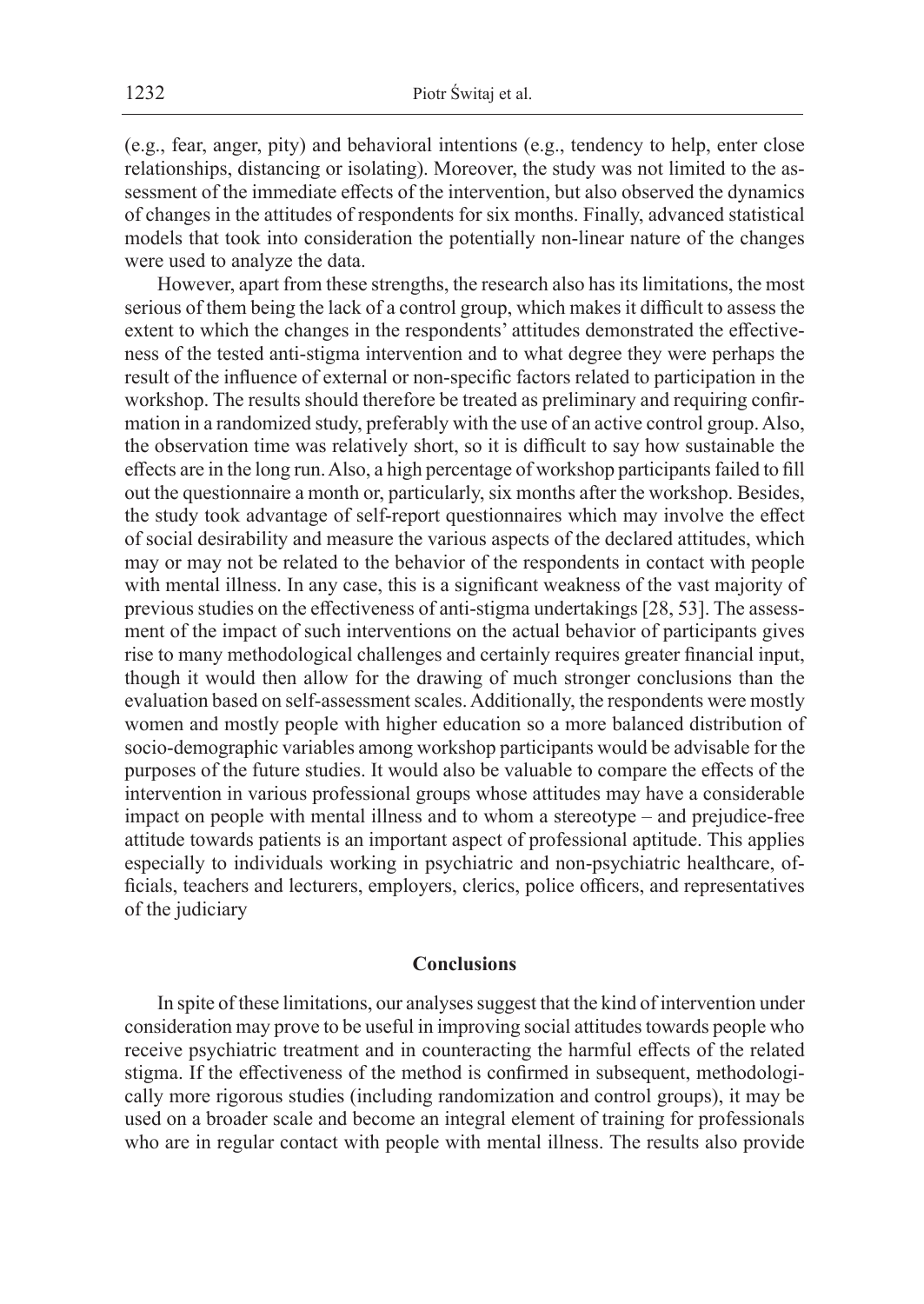a robust argument for including people who have undergone a mental crisis as 'experts by experience' in the process of educating medical professionals.

#### *Acknowledgements*

*The authors wish to thank the volunteers involved in the eFkropka Foundation who participated in developing the workshops and worked as educators within the project. Our special thanks go to Anna Patkowska, Katarzyna Parzuchowska, Ewa Piskorska, Anna Morawska, Maciej Matraszek, and Piotr Źrebiec. We also wish to express our gratitude to the Szkoła Trenerów – Grupa TROP company for the free training they provided to the eFkropka Foundation educators as part of the preparation for the project, and also for their support for its further development.*

## **References**

- 1. Corrigan PW, Kleinlein P. *The impact of mental illness stigma*. In: Corrigan PW, editor. *On the stigma of mental illness: Practical strategies for research and social change*. Washington: American Psychological Association; 2005. P. 11–44.
- 2. Thornicroft G. *Shunned: Discrimination against people with mental illness*. Oxford: Oxford University Press; 2006.
- 3. van Zelst C. *Stigmatization as an environmental risk in schizophrenia: A user perspective*. Schizophr. Bull. 2009; 35(2): 293–296.
- 4. Rüsch N, Zlati A, Black G, Thornicroft G. *Does the stigma of mental illness contribute to suicidality?* Br. J. Psychiatry 2014; 205(4): 257–259.
- 5. Zäske H. *The influence of stigma on the course of illness*. In: Gaebel W, Rössler W, Sartorius N, editors. *The stigma of mental illness – end of the story?* Cham: Springer; 2017. P. 141–155.
- 6. Sharac J, McCrone P, Clement S, Thornicroft G. *The economic impact of mental health stigma and discrimination: A systematic review*. Epidemiol. Psychiatr. Soc. 2010; 19(3): 223–232.
- 7. Schomerus G, Schwahn C, Holzinger A, Corrigan PW, Grabe HJ, Carta MG et al. *Evolution of public attitudes about mental illness: A systematic review and meta-analysis*. Acta Psychiatr. Scand. 2012; 125(6): 440-452.
- 8. Wciórka B, Wciórka J. *Stereotyp i dystans choroby psychiczne i chorzy psychicznie w opinii społeczeństwa polskiego (1996 i 1999)*. Post. Psychiatr. Neurol. 2000; 9(3): 353–382.
- 9. Wciórka B, Wciórka J. *Sondaż opinii publicznej: społeczny obraz chorób psychicznych i osób chorych psychicznie w roku 2005*. Post. Psychiatr. Neurol. 2006; 15(4): 255–267.
- 10. Wciórka B, Wciórka J. *Osoby chore psychicznie w społeczeństwie*. Warsaw: Centre for Public Opinion Research; 2008. Communication BS/124/2008. http://www.cbos.pl/SPISKOM. POL/2008/K\_124\_08.PDF.
- 11. Wciórka J. *Postawy wobec osób chorych psychicznie, chorób psychicznych i instytucji psychiatrycznych*. In: Moskalewicz J, Kiejna A, Wojtyniak B, editors. *Kondycja psychiczna mieszkańcówPolski. Raport z badań "Epidemiologia zaburzeń psychiatrycznych i dostęp do psychiatrycznej opieki zdrowotnej – EZOP Polska"*. Warsaw: Institute of Psychiatry and Neurology; 2012. P. 171–184.
- 12. Cechnicki A, Angermeyer MC, Bielańska A. *Anticipated and experienced stigma: Its nature and correlates*. Soc. Psychiatry Psychiatr. Epidemiol. 2011; 46(7): 643–650.
- 13. Świtaj P, Wciórka J, Grygiel P, Anczewska M, Schaeffer E, Tyczyński K et al. *Experiences of stigma and discrimination among users of mental health services in Poland*. Transcult. Psychiatry 2012; 49(1): 51–68.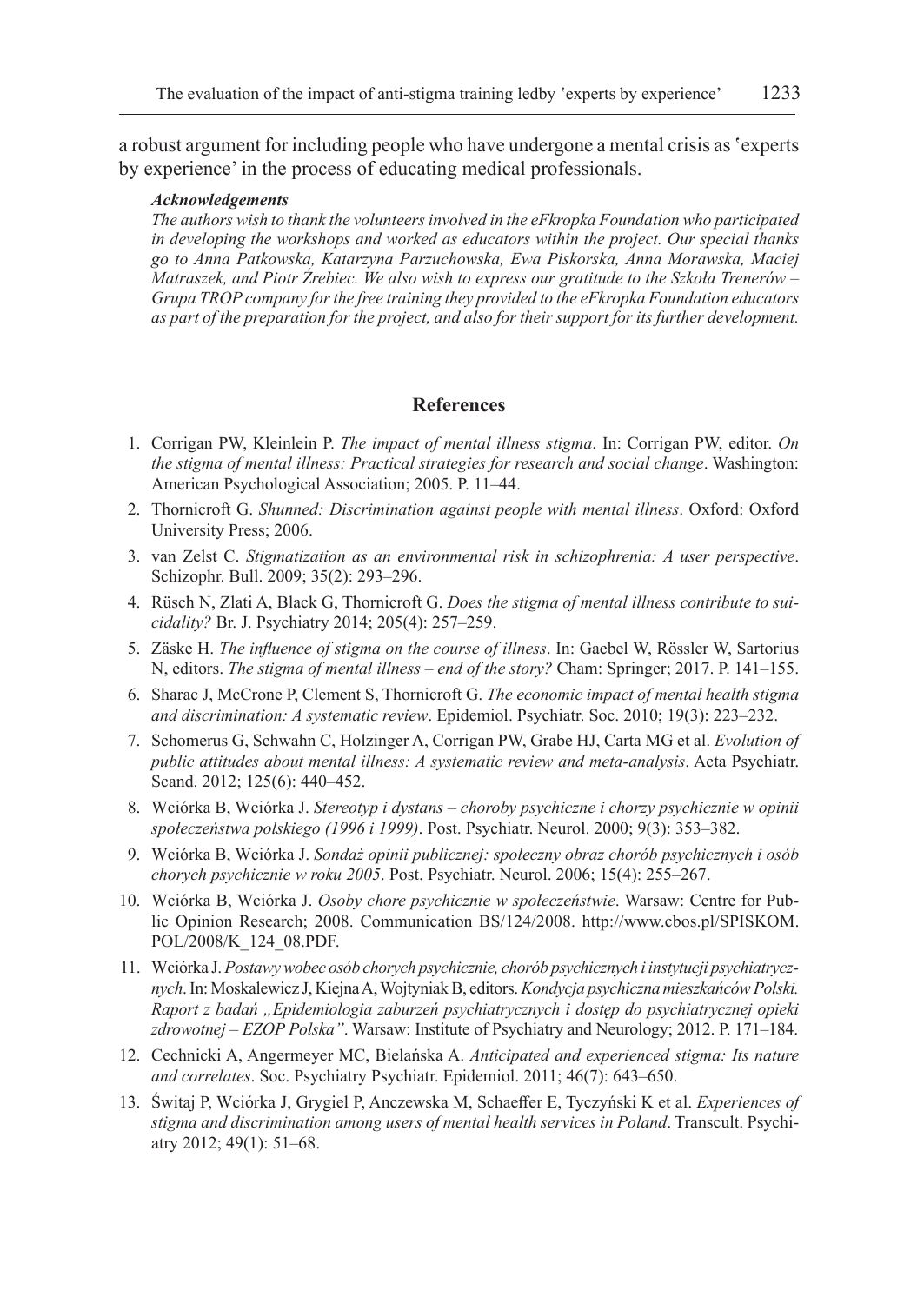- 14. Świtaj P, Chrostek A, Grygiel P, Wciórka J, Anczewska M. *Exploring factors associated with the psychosocial impact of stigma among people with schizophrenia or affective disorders*. Community Ment. Health J. 2016; 52(3): 370–378.
- 15. Świtaj P, Grygiel P, Chrostek A, Nowak I, Wciórka J, Anczewska M. *The relationship between internalized stigma and quality of life among people with mental illness: Are self-esteem and sense of coherence sequential mediators?* Qual. Life Res. 2017; 26(9): 2471–2478.
- 16. Rodak J, Witusik A, Nowakowska-Domagała K, Pietras T, Mokros Ł. *Psychopathological profile and antipsychotic treatment may be linked to internalized stigma in schizophrenia – a cross-sectional study*. Adv. Psychiatry Neurol. 2018; 27(2): 77–86.
- 17. Chotkowska K. *Experienced and perceived stigma among people suffering from schizophrenia*. Adv. Psychiatry Neurol. 2018; 27(4): 304–317.
- 18. Sartorius N, Schulze H. *Reducing the stigma of mental illness: A report from a global programme of the World Psychiatric Association*. Cambridge: Cambridge University Press; 2005.
- 19. Wykes T, Haro JM, Belli SR, Obradors-Tarragó C, Arango C, Ayuso-Mateos JL et al. *Mental health research priorities for Europe*. Lancet Psychiatry 2015; 2(11): 1036–1042.
- 20. Link BG, Phelan JC. *Stigma and its public health implications*. Lancet. 2006; 367(9509): 528–529.
- 21. Beldie A, den Boer JA, Brain C, Constant E, Figueira ML, Filipcic I et al. *Fighting stigma of mental illness in midsize European countries*. Soc. Psychiatry Psychiatr. Epidemiol. 2012; 47(Suppl 1): 1–38.
- 22. Borschmann R, Greenberg N, Jones N, Henderson RC. *Campaigns to reduce mental illness stigma in Europe: A scoping review*. Die Psychiatr. 2014; 11(1): 43–50.
- 23. Gronholm PC, Henderson C, Deb T, Thornicroft G. *Interventions to reduce discrimination and stigma: The state of the art*. Soc. Psychiatry Psychiatr. Epidemiol. 2017; 52(3): 249–258.
- 24. Cechnicki A. *Pozytywna kampania edukacyjna. Bilans czterech lat polskiego programu "Schizofrenia – Otwórzcie Drzwi"*. In: Cechnicki A, Bomba J, editors. *Schizofrenia – różne konteksty, różne terapie*, vol. 3. Krakow: Polish Psychiatric Association Editorial and Publishing Commitee; 2004. P. 157–169.
- 25. Corrigan PW, Penn DL. *Lessons from social psychology on discrediting psychiatric stigma*. Am. Psychol. 1999; 54(9): 765–776.
- 26. Rüsch N, Angermeyer MC, Corrigan PW. *Mental illness stigma: Concepts, consequences, and initiatives to reduce stigma*. Eur. Psychiatry 2005; 20(8): 529–539.
- 27. Watson AC, Corrigan PW. *Challenging public stigma: A targeted approach*. In: Corrigan PW, editor. *On the stigma of mental illness. Practical strategies for research and social change*. Washington: American Psychological Association; 2005. P. 281–295.
- 28. Corrigan PW, Morris SB, Michaels PJ, Rafacz JD, Rüsch N. *Challenging the public stigma of mental illness: A meta-analysis of outcome studies*. Psychiatr. Serv. 2012; 63(10): 963–973.
- 29. Pinfold V, Toulmin H, Thornicroft G, Huxley P, Farmer P, Graham T. *Reducing psychiatric stigma and discrimination: Evaluation of educational interventions in UK secondary schools*. Br. J. Psychiatry 2003; 182(4): 342–346.
- 30. Simpson A, Reynolds L, Light I, Attenborough J. *Talking with the experts: Evaluation of an online discussion forum involving mental health service users in the education of mental health nursing students*. Nurse Educ. Today 2008; 28(5): 633–640.
- 31. Noorani T. *Service user involvement, authority and the 'expert-by-experience' in mental health*. J. Polit. Power. 2013; 6(1): 49–68.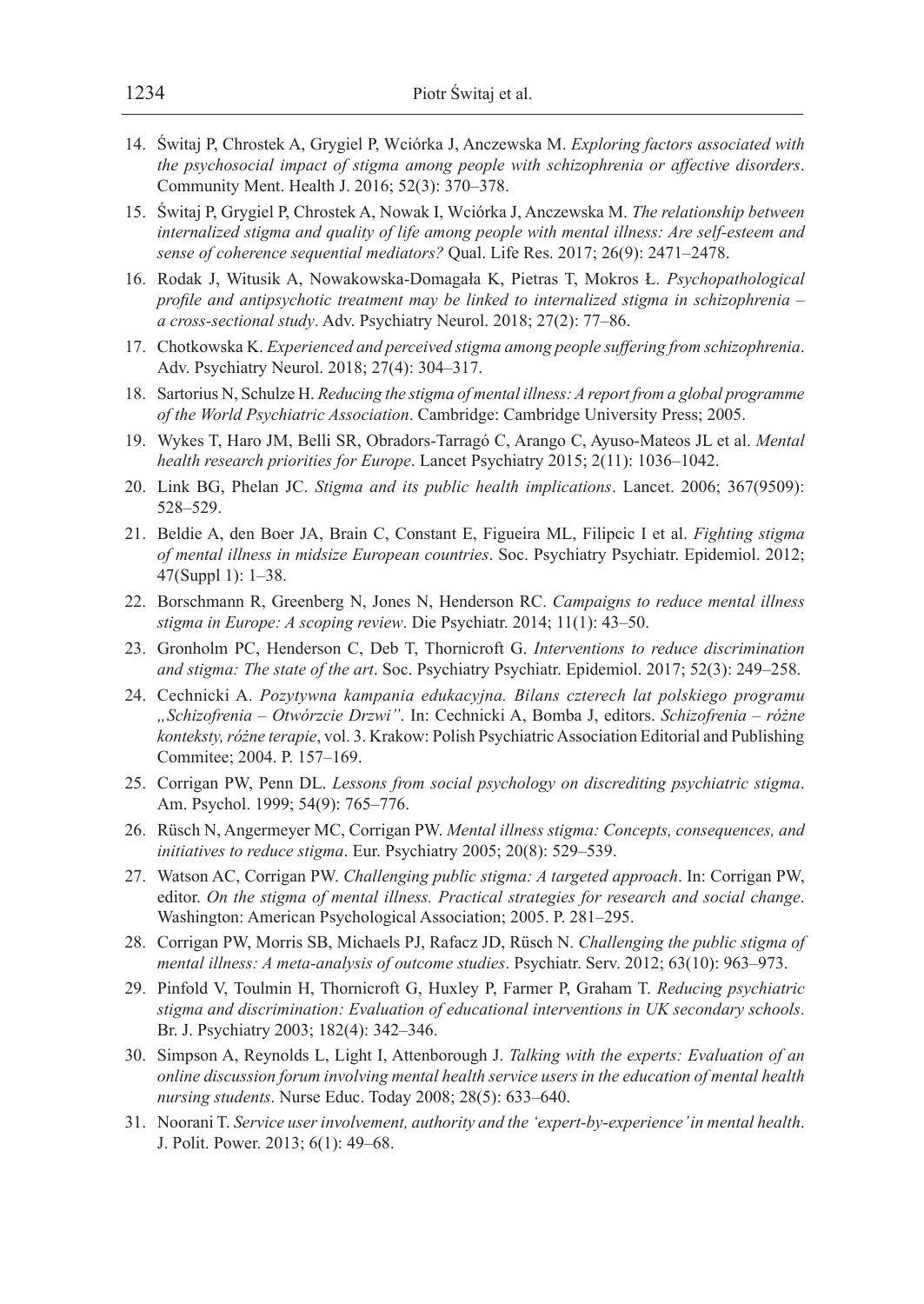- 32. Schulze B. *Stigma and mental health professionals: A review of the evidence of an intricate relationship*. Int. Rev. Psychiatry 2007; 19(2): 137–155.
- 33. Corrigan PW, Powell KJ, Michaels PJ. *Brief battery for measurement of stigmatizing versus affirming attitudes about mental illness*. Psychiatry Res. 2014; 215(2): 466–470.
- 34. Weiner B, Perry RP, Magnusson J. *An attributional analysis of reactions to stigmas*. J. Pers. Soc. Psychol. 1988; 55(5): 738–748.
- 35. Corrigan P, Markowitz FE, Watson A, Rowan D, Kubiak MA. *An attribution model of public discrimination towards persons with mental illness*. J. Health Soc. Behav. 2003; 44(2): 162–179.
- 36. Lauveng A. *Byłam po drugiej stronie lustra. Wygrana walka ze schizofrenią*. Sopot: Smak Słowa – Fundacja Inicjatyw Społecznie Odpowiedzialnych; 2008.
- 37. Ahern L, Fisher D. *Personal assistance in community existence: A recovery guide*. Lawrence: National Empowerment Center; 1999.
- 38. Bollen KA, Curran PJ. *Latent curve models: A structural equation perspective*. Hoboken: Wiley-Interscience; 2006.
- 39. Konarski R. *Modele równań strukturalnych: teoria i praktyka*. Warsaw: Polish Scientific Publishers PWN; 2009.
- 40. Preacher KJ, Wichman AL, MacCallum RC, Briggs NE. *Latent growth curve modeling*. Los Angeles: SAGE; 2008.
- 41. Eccles JS, Midgley C, Wigfield A, Buchanan CM, Reuman D, Flanagan C et al. *Development during adolescence: The impact of stage-environment fit on young adolescents' experiences in schools and in families*. Am. Psychol. 1993; 48(2): 90–101.
- 42. Jones CJ, Meredith W. *Developmental paths of psychological health from early adolescence to later adulthood*. Psychol. Aging. 2000; 15(2): 351–360.
- 43. Shadish WR, Cook TD. *The renaissance of field experimentation in evaluating interventions*. Annu. Rev. Psychol. 2009; 60(1): 607–629.
- 44. Diallo TMO, Morin AJS. *Power of latent growth curve models to detect piecewise linear trajectories*. Struct. Equ. Modeling. 2015; 22(3): 449–460.
- 45. Muthén LK, Muthén BO. *Mplus user's guide*, 8th ed. Los Angeles: Muthén & Muthén; 2017.
- 46. Schoot van de R, Kaplan D, Denissen J, Asendorpf JB, Neyer FJ, Aken van MAG. *A gentle introduction to Bayesian analysis: Applications to developmental research*. Child Dev. 2014; 85(3): 842–860.
- 47. Schoot van de R, Broere JJ, Perryck KH, Zondervan-Zwijnenburg M, Loey van NE. *Analyzing small data sets using Bayesian estimation: The case of posttraumatic stress symptoms following mechanical ventilation in burn survivors*. Eur. J. Psychotraumatol. 2015; 6: 25216.
- 48. Gelman A, Meng X-L, Stern H. *Posterior predictive assessment of model fitness via realized discrepancies*. Stat. Sin. 1996; 6(4): 733–760.
- 49. Spiegelhalter DJ, Best NG, Carlin BP, Linde van der A. *Bayesian measures of model complexity and fit*. J. R. Stat. Soc. Ser. B Stat. Methodol. 2002; 64(4): 583–639.
- 50. Spiegelhalter DJ, Best NG, Carlin BP, Linde van der A. *The deviance information criterion: 12 years on*. J. R. Stat. Soc. Ser. B Stat. Methodol. 2014; 76(3): 485–493.
- 51. Kenward MG, Carpenter J. *Multiple imputation: Current perspectives*. Stat. Methods Med. Res. 2007; 16(3): 199–218.
- 52. Corrigan PW, Gause M, Michaels PJ, Buchholz BA, Larson JE. *The California Assessment of Stigma Change: A short battery to measure improvements in the public stigma of mental illness*. Community Ment. Health J. 2015; 51(6): 635–640.